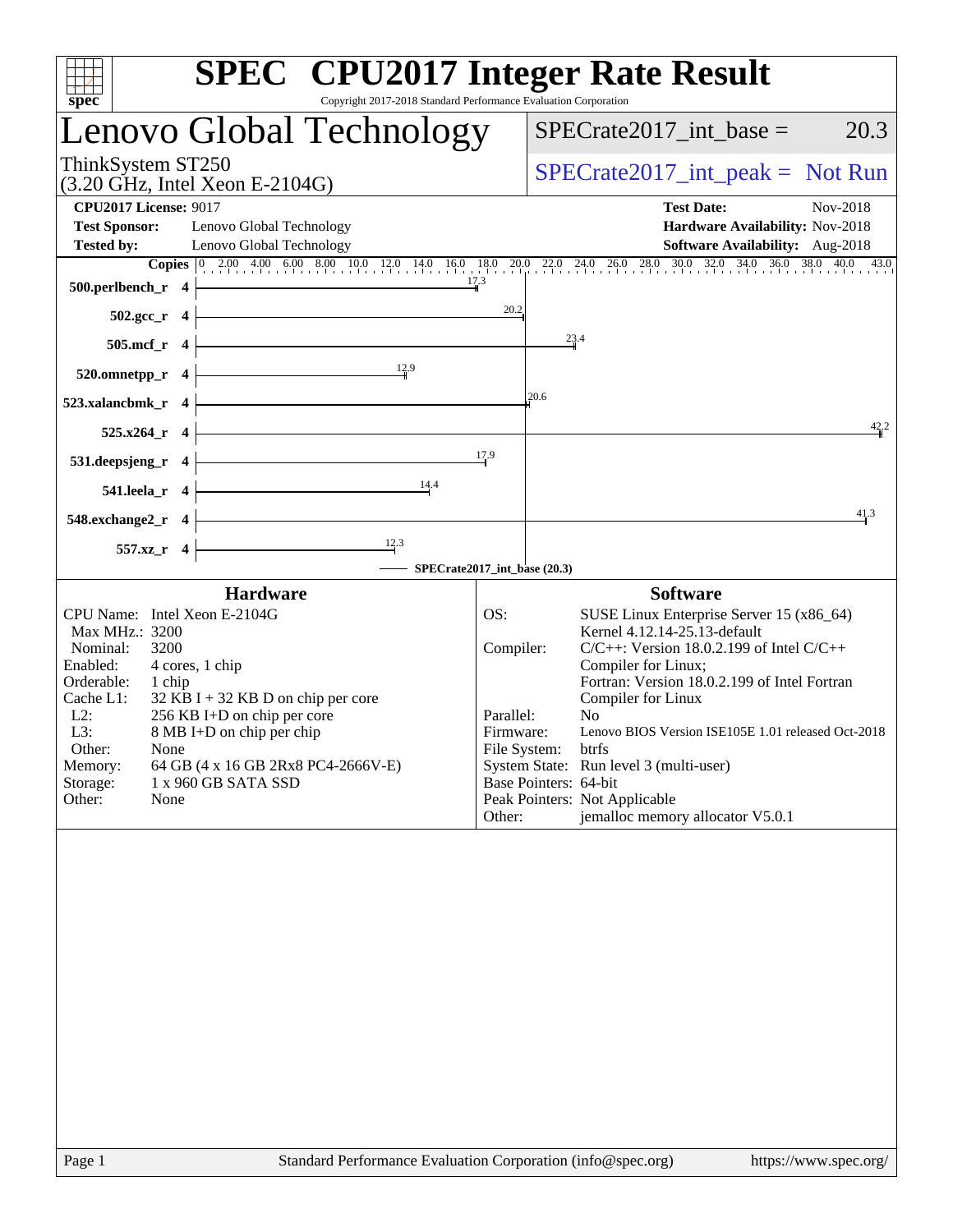

## Lenovo Global Technology

# $SPECTate2017\_int\_base = 20.3$

(3.20 GHz, Intel Xeon E-2104G)

ThinkSystem ST250  $SPECrate2017$ \_int\_peak = Not Run

**[Test Sponsor:](http://www.spec.org/auto/cpu2017/Docs/result-fields.html#TestSponsor)** Lenovo Global Technology **[Hardware Availability:](http://www.spec.org/auto/cpu2017/Docs/result-fields.html#HardwareAvailability)** Nov-2018 **[Tested by:](http://www.spec.org/auto/cpu2017/Docs/result-fields.html#Testedby)** Lenovo Global Technology **[Software Availability:](http://www.spec.org/auto/cpu2017/Docs/result-fields.html#SoftwareAvailability)** Aug-2018

**[CPU2017 License:](http://www.spec.org/auto/cpu2017/Docs/result-fields.html#CPU2017License)** 9017 **[Test Date:](http://www.spec.org/auto/cpu2017/Docs/result-fields.html#TestDate)** Nov-2018

#### **[Results Table](http://www.spec.org/auto/cpu2017/Docs/result-fields.html#ResultsTable)**

|                           | <b>Base</b>   |                |                |                | <b>Peak</b> |                |       |               |                |              |                |              |                |              |
|---------------------------|---------------|----------------|----------------|----------------|-------------|----------------|-------|---------------|----------------|--------------|----------------|--------------|----------------|--------------|
| <b>Benchmark</b>          | <b>Copies</b> | <b>Seconds</b> | Ratio          | <b>Seconds</b> | Ratio       | <b>Seconds</b> | Ratio | <b>Copies</b> | <b>Seconds</b> | <b>Ratio</b> | <b>Seconds</b> | <b>Ratio</b> | <b>Seconds</b> | <b>Ratio</b> |
| 500.perlbench_r           | 4             | 367            | 17.4           | 369            | 17.2        | 368            | 17.3  |               |                |              |                |              |                |              |
| $502.\text{gcc}$ _r       | 4             | 281            | 20.2           | 281            | 20.2        | 281            | 20.2  |               |                |              |                |              |                |              |
| $505$ .mcf r              | 4             | 276            | 23.4           | 276            | 23.4        | 277            | 23.3  |               |                |              |                |              |                |              |
| 520.omnetpp_r             | 4             | 405            | 12.9           | 404            | 13.0        | 407            | 12.9  |               |                |              |                |              |                |              |
| 523.xalancbmk_r           | 4             | 205            | 20.6           | 205            | 20.6        | 207            | 20.4  |               |                |              |                |              |                |              |
| 525.x264 r                | 4             | 166            | 42.3           | 166            | 42.2        | 166            | 42.2  |               |                |              |                |              |                |              |
| 531.deepsjeng_r           | 4             | 257            | 17.8           | 257            | 17.9        | 256            | 17.9  |               |                |              |                |              |                |              |
| 541.leela r               | 4             | 460            | 14.4           | 460            | 14.4        | 461            | 14.4  |               |                |              |                |              |                |              |
| 548.exchange2_r           | 4             | 253            | 41.3           | 254            | 41.3        | 253            | 41.4  |               |                |              |                |              |                |              |
| 557.xz r                  | 4             | 353            | 12.3           | 353            | 12.2        | 353            | 12.3  |               |                |              |                |              |                |              |
| $SPECrate2017$ int base = |               |                | 20.3           |                |             |                |       |               |                |              |                |              |                |              |
| $SPECrate2017$ int peak = |               |                | <b>Not Run</b> |                |             |                |       |               |                |              |                |              |                |              |

Results appear in the [order in which they were run](http://www.spec.org/auto/cpu2017/Docs/result-fields.html#RunOrder). Bold underlined text [indicates a median measurement](http://www.spec.org/auto/cpu2017/Docs/result-fields.html#Median).

#### **[Submit Notes](http://www.spec.org/auto/cpu2017/Docs/result-fields.html#SubmitNotes)**

 The taskset mechanism was used to bind copies to processors. The config file option 'submit' was used to generate taskset commands to bind each copy to a specific processor. For details, please see the config file.

### **[Operating System Notes](http://www.spec.org/auto/cpu2017/Docs/result-fields.html#OperatingSystemNotes)**

Stack size set to unlimited using "ulimit -s unlimited"

#### **[General Notes](http://www.spec.org/auto/cpu2017/Docs/result-fields.html#GeneralNotes)**

Environment variables set by runcpu before the start of the run: LD\_LIBRARY\_PATH = "/home/cpu2017-1.0.5-ic18.0u2/lib/ia32:/home/cpu2017-1.0.5-ic18.0u2/lib/intel64" LD\_LIBRARY\_PATH = "\$LD\_LIBRARY\_PATH:/home/cpu2017-1.0.5-ic18.0u2/je5.0.1-32:/home/cpu2017-1.0.5-ic18.0u2/je5.0.1-64" Binaries compiled on a system with 1x Intel Core i7-6700K CPU + 32GB RAM memory using Redhat Enterprise Linux 7.5 Transparent Huge Pages enabled by default Prior to runcpu invocation Filesystem page cache synced and cleared with: sync; echo 3> /proc/sys/vm/drop\_caches Yes: The test sponsor attests, as of date of publication, that CVE-2017-5754 (Meltdown) is mitigated in the system as tested and documented. Yes: The test sponsor attests, as of date of publication, that CVE-2017-5753 (Spectre variant 1) is mitigated in the system as tested and documented. Yes: The test sponsor attests, as of date of publication, that CVE-2017-5715 (Spectre variant 2) is mitigated in the system as tested and documented.

**(Continued on next page)**

| Page 2 | Standard Performance Evaluation Corporation (info@spec.org) | https://www.spec.org/ |
|--------|-------------------------------------------------------------|-----------------------|
|        |                                                             |                       |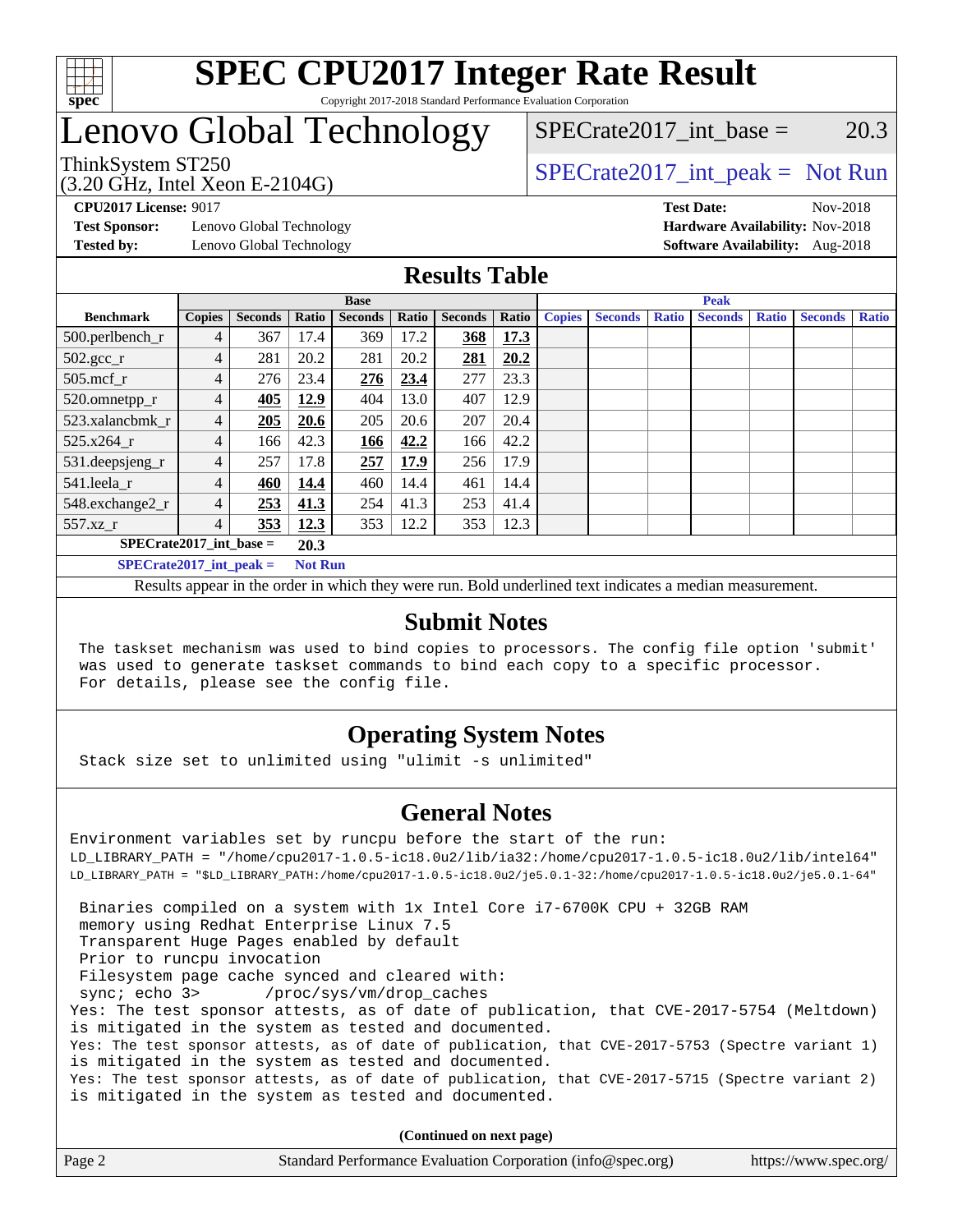

# **[SPEC CPU2017 Integer Rate Result](http://www.spec.org/auto/cpu2017/Docs/result-fields.html#SPECCPU2017IntegerRateResult)**

Copyright 2017-2018 Standard Performance Evaluation Corporation

## Lenovo Global Technology

ThinkSystem ST250  $SPECrate2017$ \_int\_peak = Not Run

SPECrate2017 int\_base =  $20.3$ 

(3.20 GHz, Intel Xeon E-2104G) **[CPU2017 License:](http://www.spec.org/auto/cpu2017/Docs/result-fields.html#CPU2017License)** 9017 **[Test Date:](http://www.spec.org/auto/cpu2017/Docs/result-fields.html#TestDate)** Nov-2018

**[Test Sponsor:](http://www.spec.org/auto/cpu2017/Docs/result-fields.html#TestSponsor)** Lenovo Global Technology **[Hardware Availability:](http://www.spec.org/auto/cpu2017/Docs/result-fields.html#HardwareAvailability)** Nov-2018 **[Tested by:](http://www.spec.org/auto/cpu2017/Docs/result-fields.html#Testedby)** Lenovo Global Technology **[Software Availability:](http://www.spec.org/auto/cpu2017/Docs/result-fields.html#SoftwareAvailability)** Aug-2018

#### **[General Notes \(Continued\)](http://www.spec.org/auto/cpu2017/Docs/result-fields.html#GeneralNotes)**

 jemalloc, a general purpose malloc implementation built with the RedHat Enterprise 7.5, and the system compiler gcc 4.8.5 sources available from jemalloc.net or <https://github.com/jemalloc/jemalloc/releases>

#### **[Platform Notes](http://www.spec.org/auto/cpu2017/Docs/result-fields.html#PlatformNotes)**

Page 3 Standard Performance Evaluation Corporation [\(info@spec.org\)](mailto:info@spec.org) <https://www.spec.org/> BIOS configuration: Choose Operating Mode set to Maximum Performance Choose Operating Mode set to Custom Mode CPU P-state Control set to Legacy Sysinfo program /home/cpu2017-1.0.5-ic18.0u2/bin/sysinfo Rev: r5974 of 2018-05-19 9bcde8f2999c33d61f64985e45859ea9 running on linux-nnmv Wed Nov 14 18:02:49 2018 SUT (System Under Test) info as seen by some common utilities. For more information on this section, see <https://www.spec.org/cpu2017/Docs/config.html#sysinfo> From /proc/cpuinfo model name : Intel $(R)$  Xeon $(R)$  E-2104G CPU @ 3.20GHz 1 "physical id"s (chips) 4 "processors" cores, siblings (Caution: counting these is hw and system dependent. The following excerpts from /proc/cpuinfo might not be reliable. Use with caution.) cpu cores : 4 siblings : 4 physical 0: cores 0 1 2 3 From lscpu: Architecture: x86\_64 CPU op-mode(s): 32-bit, 64-bit Byte Order: Little Endian  $CPU(s):$  4 On-line CPU(s) list: 0-3 Thread(s) per core: 1 Core(s) per socket: 4 Socket(s): 1 NUMA node(s): 1 Vendor ID: GenuineIntel CPU family: 6 Model: 158<br>Model name: 1158  $Intel(R)$  Xeon $(R)$  E-2104G CPU @ 3.20GHz Stepping: 10 CPU MHz: 3200.000 CPU max MHz: 3200.0000 CPU min MHz: 800.0000 **(Continued on next page)**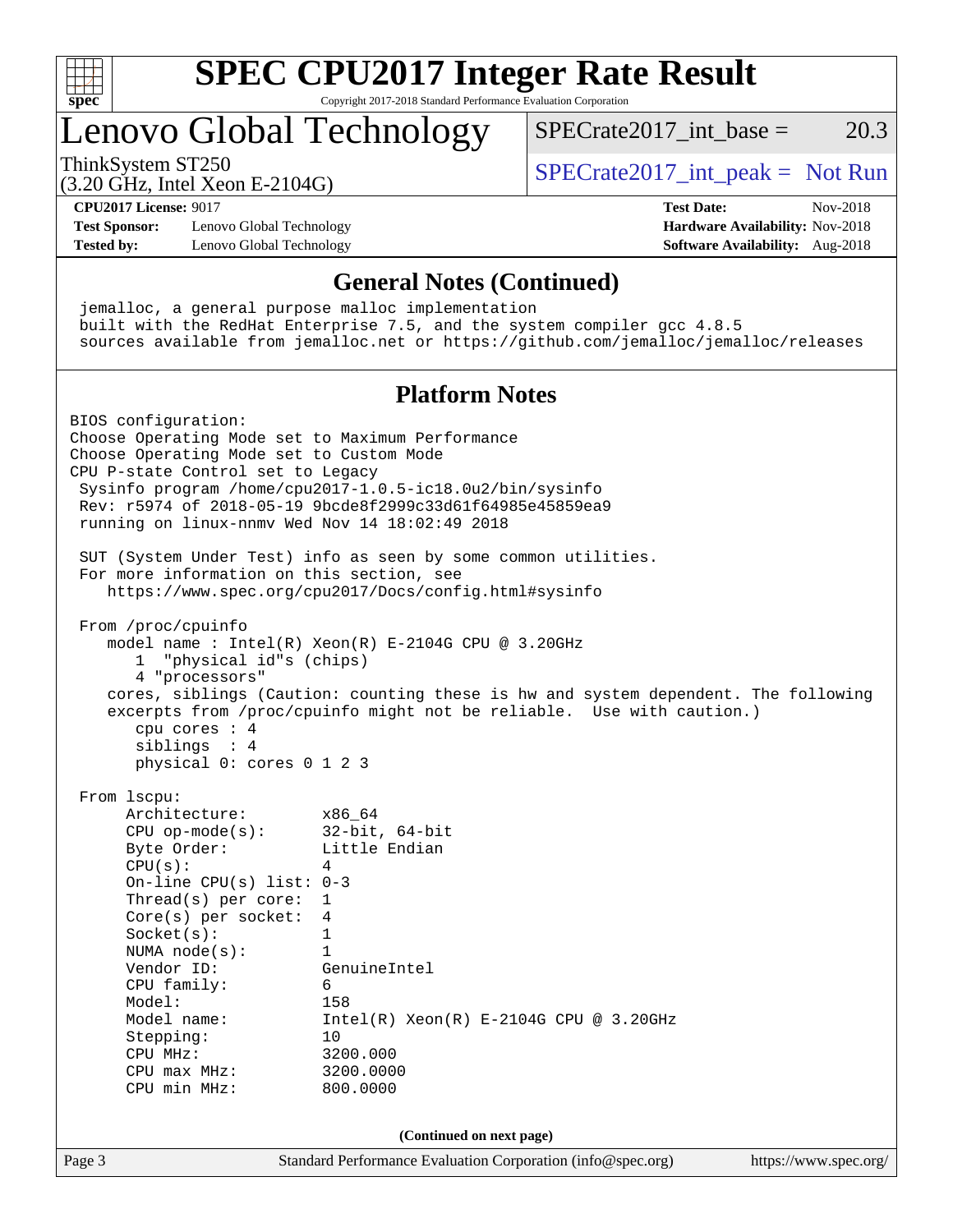

# **[SPEC CPU2017 Integer Rate Result](http://www.spec.org/auto/cpu2017/Docs/result-fields.html#SPECCPU2017IntegerRateResult)**

Copyright 2017-2018 Standard Performance Evaluation Corporation

Lenovo Global Technology

 $SPECTate2017\_int\_base = 20.3$ 

(3.20 GHz, Intel Xeon E-2104G)

ThinkSystem ST250  $SPECrate2017$ \_int\_peak = Not Run

**[CPU2017 License:](http://www.spec.org/auto/cpu2017/Docs/result-fields.html#CPU2017License)** 9017 **[Test Date:](http://www.spec.org/auto/cpu2017/Docs/result-fields.html#TestDate)** Nov-2018

**[Test Sponsor:](http://www.spec.org/auto/cpu2017/Docs/result-fields.html#TestSponsor)** Lenovo Global Technology **[Hardware Availability:](http://www.spec.org/auto/cpu2017/Docs/result-fields.html#HardwareAvailability)** Nov-2018 **[Tested by:](http://www.spec.org/auto/cpu2017/Docs/result-fields.html#Testedby)** Lenovo Global Technology **[Software Availability:](http://www.spec.org/auto/cpu2017/Docs/result-fields.html#SoftwareAvailability)** Aug-2018

**[Platform Notes \(Continued\)](http://www.spec.org/auto/cpu2017/Docs/result-fields.html#PlatformNotes)**

 BogoMIPS: 6384.00 Virtualization: VT-x L1d cache: 32K L1i cache: 32K L2 cache: 256K L3 cache: 8192K NUMA node0 CPU(s): 0-3

Flags: fpu vme de pse tsc msr pae mce cx8 apic sep mtrr pge mca cmov pat pse36 clflush dts acpi mmx fxsr sse sse2 ss ht tm pbe syscall nx pdpe1gb rdtscp lm constant\_tsc art arch\_perfmon pebs bts rep\_good nopl xtopology nonstop\_tsc cpuid aperfmperf tsc\_known\_freq pni pclmulqdq dtes64 monitor ds\_cpl vmx smx est tm2 ssse3 sdbg fma cx16 xtpr pdcm pcid sse4\_1 sse4\_2 x2apic movbe popcnt tsc\_deadline\_timer aes xsave avx f16c rdrand lahf\_lm abm 3dnowprefetch cpuid\_fault epb invpcid\_single pti ssbd ibrs ibpb stibp tpr\_shadow vnmi flexpriority ept vpid fsgsbase tsc\_adjust bmi1 hle avx2 smep bmi2 erms invpcid rtm mpx rdseed adx smap clflushopt intel\_pt xsaveopt xsavec xgetbv1 xsaves dtherm arat pln pts hwp hwp\_notify hwp\_act\_window hwp\_epp flush\_l1d

 /proc/cpuinfo cache data cache size : 8192 KB

 From numactl --hardware WARNING: a numactl 'node' might or might not correspond to a physical chip. available: 1 nodes (0) node 0 cpus: 0 1 2 3 node 0 size: 64367 MB node 0 free: 63836 MB

 node distances: node 0

0: 10

 From /proc/meminfo MemTotal: 65912688 kB HugePages\_Total: 0 Hugepagesize: 2048 kB

 From /etc/\*release\* /etc/\*version\* os-release: NAME="SLES" VERSION="15" VERSION\_ID="15" PRETTY NAME="SUSE Linux Enterprise Server 15" ID="sles" ID\_LIKE="suse" ANSI\_COLOR="0;32" CPE\_NAME="cpe:/o:suse:sles:15"

**(Continued on next page)**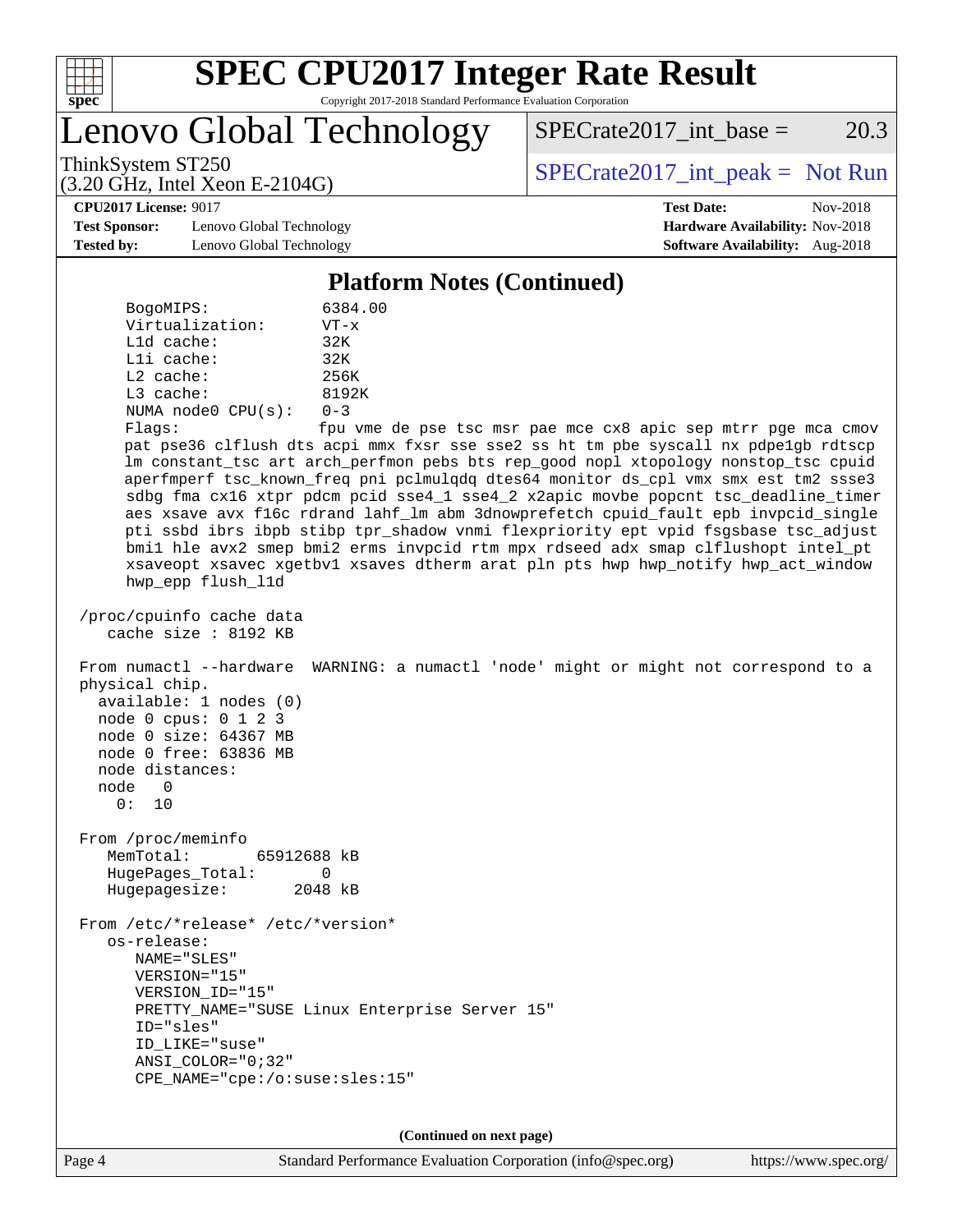| c<br>ŧ<br>ı |  |  |  |  |  |  |  |  |
|-------------|--|--|--|--|--|--|--|--|

## Lenovo Global Technology

ThinkSystem ST250  $SPECrate2017$ \_int\_peak = Not Run

(3.20 GHz, Intel Xeon E-2104G)

 $SPECTate2017\_int\_base = 20.3$ 

**[Test Sponsor:](http://www.spec.org/auto/cpu2017/Docs/result-fields.html#TestSponsor)** Lenovo Global Technology **[Hardware Availability:](http://www.spec.org/auto/cpu2017/Docs/result-fields.html#HardwareAvailability)** Nov-2018 **[Tested by:](http://www.spec.org/auto/cpu2017/Docs/result-fields.html#Testedby)** Lenovo Global Technology **[Software Availability:](http://www.spec.org/auto/cpu2017/Docs/result-fields.html#SoftwareAvailability)** Aug-2018

**[CPU2017 License:](http://www.spec.org/auto/cpu2017/Docs/result-fields.html#CPU2017License)** 9017 **[Test Date:](http://www.spec.org/auto/cpu2017/Docs/result-fields.html#TestDate)** Nov-2018

#### **[Platform Notes \(Continued\)](http://www.spec.org/auto/cpu2017/Docs/result-fields.html#PlatformNotes)**

uname -a:

 Linux linux-nnmv 4.12.14-25.13-default #1 SMP Tue Aug 14 15:07:35 UTC 2018 (947aa51) x86\_64 x86\_64 x86\_64 GNU/Linux

Kernel self-reported vulnerability status:

 CVE-2017-5754 (Meltdown): Mitigation: PTI CVE-2017-5753 (Spectre variant 1): Mitigation: \_\_user pointer sanitization CVE-2017-5715 (Spectre variant 2): Mitigation: Indirect Branch Restricted Speculation, IBPB, IBRS\_FW

run-level 3 Nov 14 18:00

 SPEC is set to: /home/cpu2017-1.0.5-ic18.0u2 Filesystem Type Size Used Avail Use% Mounted on /dev/sda2 btrfs 895G 18G 876G 2% /home

 Additional information from dmidecode follows. WARNING: Use caution when you interpret this section. The 'dmidecode' program reads system data which is "intended to allow hardware to be accurately determined", but the intent may not be met, as there are frequent changes to hardware, firmware, and the "DMTF SMBIOS" standard. BIOS Lenovo -[ISE105E-1.01]- 10/11/2018 Memory: 4x Micron 18ASF2G72AZ-2G6D1 16 GB 2 rank 2666

(End of data from sysinfo program)

### **[Compiler Version Notes](http://www.spec.org/auto/cpu2017/Docs/result-fields.html#CompilerVersionNotes)**

Page 5 Standard Performance Evaluation Corporation [\(info@spec.org\)](mailto:info@spec.org) <https://www.spec.org/> ============================================================================== CC 500.perlbench\_r(base)  $502.\text{gcc\_r}$ (base)  $505.\text{mcf\_r}$ (base)  $525.\text{x}$ 264\_r(base) 557.xz\_r(base) ----------------------------------------------------------------------------- icc (ICC) 18.0.2 20180210 Copyright (C) 1985-2018 Intel Corporation. All rights reserved. ------------------------------------------------------------------------------ ============================================================================== CXXC 520.omnetpp\_r(base) 523.xalancbmk\_r(base) 531.deepsjeng\_r(base) 541.leela\_r(base) ----------------------------------------------------------------------------- icpc (ICC) 18.0.2 20180210 Copyright (C) 1985-2018 Intel Corporation. All rights reserved. ------------------------------------------------------------------------------ ============================================================================== **(Continued on next page)**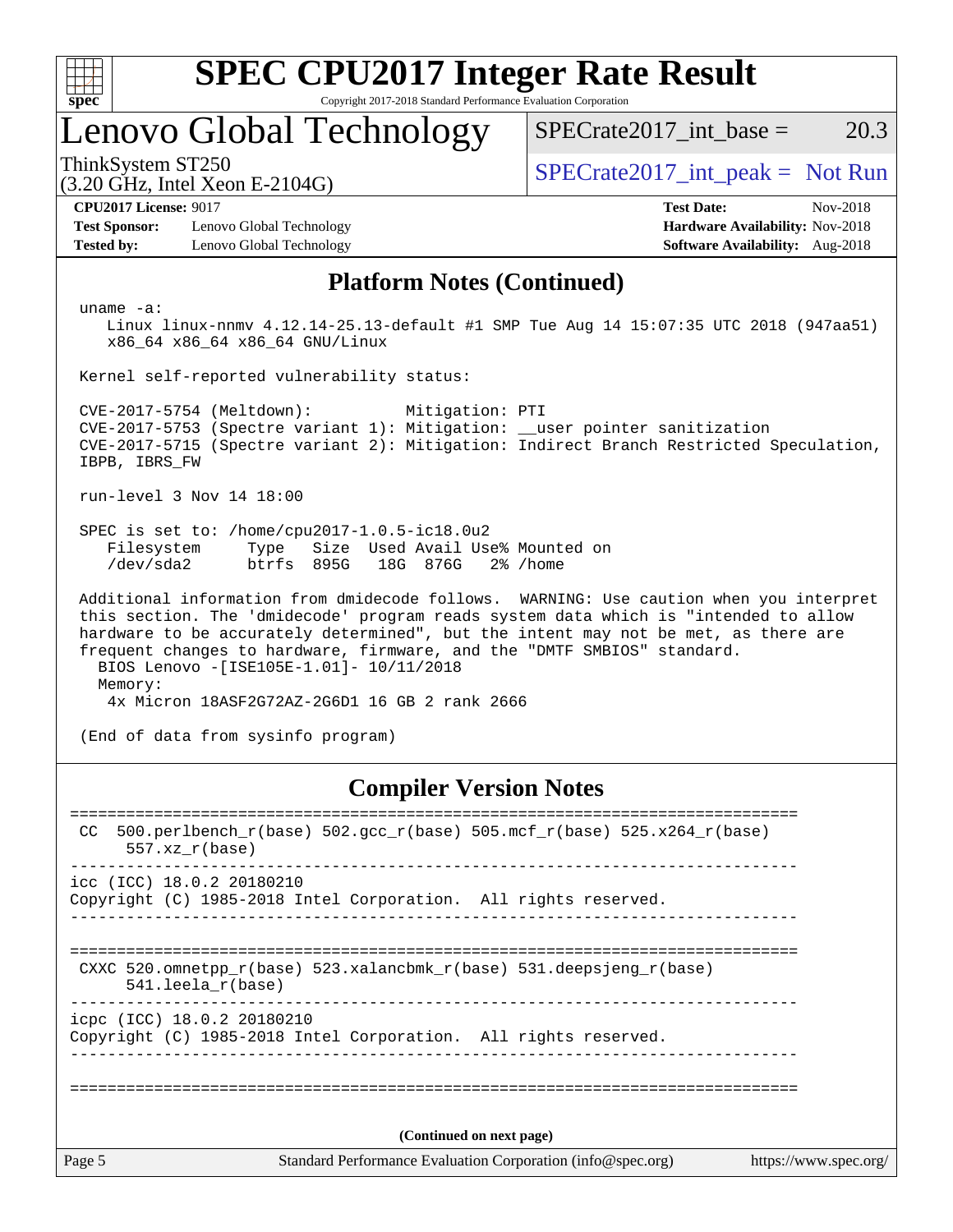

## Lenovo Global Technology

 $SPECTate2017$ \_int\_base = 20.3

(3.20 GHz, Intel Xeon E-2104G)

ThinkSystem ST250  $SPECrate2017$ \_int\_peak = Not Run

**[Test Sponsor:](http://www.spec.org/auto/cpu2017/Docs/result-fields.html#TestSponsor)** Lenovo Global Technology **[Hardware Availability:](http://www.spec.org/auto/cpu2017/Docs/result-fields.html#HardwareAvailability)** Nov-2018 **[Tested by:](http://www.spec.org/auto/cpu2017/Docs/result-fields.html#Testedby)** Lenovo Global Technology **[Software Availability:](http://www.spec.org/auto/cpu2017/Docs/result-fields.html#SoftwareAvailability)** Aug-2018

**[CPU2017 License:](http://www.spec.org/auto/cpu2017/Docs/result-fields.html#CPU2017License)** 9017 **[Test Date:](http://www.spec.org/auto/cpu2017/Docs/result-fields.html#TestDate)** Nov-2018

### **[Compiler Version Notes \(Continued\)](http://www.spec.org/auto/cpu2017/Docs/result-fields.html#CompilerVersionNotes)**

FC 548.exchange2  $r(base)$ 

----------------------------------------------------------------------------- ifort (IFORT) 18.0.2 20180210

Copyright (C) 1985-2018 Intel Corporation. All rights reserved.

**[Base Compiler Invocation](http://www.spec.org/auto/cpu2017/Docs/result-fields.html#BaseCompilerInvocation)**

------------------------------------------------------------------------------

[C benchmarks](http://www.spec.org/auto/cpu2017/Docs/result-fields.html#Cbenchmarks): [icc -m64 -std=c11](http://www.spec.org/cpu2017/results/res2018q4/cpu2017-20181126-09893.flags.html#user_CCbase_intel_icc_64bit_c11_33ee0cdaae7deeeab2a9725423ba97205ce30f63b9926c2519791662299b76a0318f32ddfffdc46587804de3178b4f9328c46fa7c2b0cd779d7a61945c91cd35)

[C++ benchmarks:](http://www.spec.org/auto/cpu2017/Docs/result-fields.html#CXXbenchmarks) [icpc -m64](http://www.spec.org/cpu2017/results/res2018q4/cpu2017-20181126-09893.flags.html#user_CXXbase_intel_icpc_64bit_4ecb2543ae3f1412ef961e0650ca070fec7b7afdcd6ed48761b84423119d1bf6bdf5cad15b44d48e7256388bc77273b966e5eb805aefd121eb22e9299b2ec9d9)

[Fortran benchmarks](http://www.spec.org/auto/cpu2017/Docs/result-fields.html#Fortranbenchmarks): [ifort -m64](http://www.spec.org/cpu2017/results/res2018q4/cpu2017-20181126-09893.flags.html#user_FCbase_intel_ifort_64bit_24f2bb282fbaeffd6157abe4f878425411749daecae9a33200eee2bee2fe76f3b89351d69a8130dd5949958ce389cf37ff59a95e7a40d588e8d3a57e0c3fd751)

## **[Base Portability Flags](http://www.spec.org/auto/cpu2017/Docs/result-fields.html#BasePortabilityFlags)**

 500.perlbench\_r: [-DSPEC\\_LP64](http://www.spec.org/cpu2017/results/res2018q4/cpu2017-20181126-09893.flags.html#b500.perlbench_r_basePORTABILITY_DSPEC_LP64) [-DSPEC\\_LINUX\\_X64](http://www.spec.org/cpu2017/results/res2018q4/cpu2017-20181126-09893.flags.html#b500.perlbench_r_baseCPORTABILITY_DSPEC_LINUX_X64) 502.gcc\_r: [-DSPEC\\_LP64](http://www.spec.org/cpu2017/results/res2018q4/cpu2017-20181126-09893.flags.html#suite_basePORTABILITY502_gcc_r_DSPEC_LP64) 505.mcf\_r: [-DSPEC\\_LP64](http://www.spec.org/cpu2017/results/res2018q4/cpu2017-20181126-09893.flags.html#suite_basePORTABILITY505_mcf_r_DSPEC_LP64) 520.omnetpp\_r: [-DSPEC\\_LP64](http://www.spec.org/cpu2017/results/res2018q4/cpu2017-20181126-09893.flags.html#suite_basePORTABILITY520_omnetpp_r_DSPEC_LP64) 523.xalancbmk\_r: [-DSPEC\\_LP64](http://www.spec.org/cpu2017/results/res2018q4/cpu2017-20181126-09893.flags.html#suite_basePORTABILITY523_xalancbmk_r_DSPEC_LP64) [-DSPEC\\_LINUX](http://www.spec.org/cpu2017/results/res2018q4/cpu2017-20181126-09893.flags.html#b523.xalancbmk_r_baseCXXPORTABILITY_DSPEC_LINUX) 525.x264\_r: [-DSPEC\\_LP64](http://www.spec.org/cpu2017/results/res2018q4/cpu2017-20181126-09893.flags.html#suite_basePORTABILITY525_x264_r_DSPEC_LP64) 531.deepsjeng\_r: [-DSPEC\\_LP64](http://www.spec.org/cpu2017/results/res2018q4/cpu2017-20181126-09893.flags.html#suite_basePORTABILITY531_deepsjeng_r_DSPEC_LP64) 541.leela\_r: [-DSPEC\\_LP64](http://www.spec.org/cpu2017/results/res2018q4/cpu2017-20181126-09893.flags.html#suite_basePORTABILITY541_leela_r_DSPEC_LP64) 548.exchange2\_r: [-DSPEC\\_LP64](http://www.spec.org/cpu2017/results/res2018q4/cpu2017-20181126-09893.flags.html#suite_basePORTABILITY548_exchange2_r_DSPEC_LP64) 557.xz\_r: [-DSPEC\\_LP64](http://www.spec.org/cpu2017/results/res2018q4/cpu2017-20181126-09893.flags.html#suite_basePORTABILITY557_xz_r_DSPEC_LP64)

## **[Base Optimization Flags](http://www.spec.org/auto/cpu2017/Docs/result-fields.html#BaseOptimizationFlags)**

[C benchmarks](http://www.spec.org/auto/cpu2017/Docs/result-fields.html#Cbenchmarks):

[-Wl,-z,muldefs](http://www.spec.org/cpu2017/results/res2018q4/cpu2017-20181126-09893.flags.html#user_CCbase_link_force_multiple1_b4cbdb97b34bdee9ceefcfe54f4c8ea74255f0b02a4b23e853cdb0e18eb4525ac79b5a88067c842dd0ee6996c24547a27a4b99331201badda8798ef8a743f577) [-xCORE-AVX2](http://www.spec.org/cpu2017/results/res2018q4/cpu2017-20181126-09893.flags.html#user_CCbase_f-xCORE-AVX2) [-ipo](http://www.spec.org/cpu2017/results/res2018q4/cpu2017-20181126-09893.flags.html#user_CCbase_f-ipo) [-O3](http://www.spec.org/cpu2017/results/res2018q4/cpu2017-20181126-09893.flags.html#user_CCbase_f-O3) [-no-prec-div](http://www.spec.org/cpu2017/results/res2018q4/cpu2017-20181126-09893.flags.html#user_CCbase_f-no-prec-div) [-qopt-mem-layout-trans=3](http://www.spec.org/cpu2017/results/res2018q4/cpu2017-20181126-09893.flags.html#user_CCbase_f-qopt-mem-layout-trans_de80db37974c74b1f0e20d883f0b675c88c3b01e9d123adea9b28688d64333345fb62bc4a798493513fdb68f60282f9a726aa07f478b2f7113531aecce732043) [-L/usr/local/je5.0.1-64/lib](http://www.spec.org/cpu2017/results/res2018q4/cpu2017-20181126-09893.flags.html#user_CCbase_jemalloc_link_path64_4b10a636b7bce113509b17f3bd0d6226c5fb2346b9178c2d0232c14f04ab830f976640479e5c33dc2bcbbdad86ecfb6634cbbd4418746f06f368b512fced5394) [-ljemalloc](http://www.spec.org/cpu2017/results/res2018q4/cpu2017-20181126-09893.flags.html#user_CCbase_jemalloc_link_lib_d1249b907c500fa1c0672f44f562e3d0f79738ae9e3c4a9c376d49f265a04b9c99b167ecedbf6711b3085be911c67ff61f150a17b3472be731631ba4d0471706)

[C++ benchmarks:](http://www.spec.org/auto/cpu2017/Docs/result-fields.html#CXXbenchmarks)

[-Wl,-z,muldefs](http://www.spec.org/cpu2017/results/res2018q4/cpu2017-20181126-09893.flags.html#user_CXXbase_link_force_multiple1_b4cbdb97b34bdee9ceefcfe54f4c8ea74255f0b02a4b23e853cdb0e18eb4525ac79b5a88067c842dd0ee6996c24547a27a4b99331201badda8798ef8a743f577) [-xCORE-AVX2](http://www.spec.org/cpu2017/results/res2018q4/cpu2017-20181126-09893.flags.html#user_CXXbase_f-xCORE-AVX2) [-ipo](http://www.spec.org/cpu2017/results/res2018q4/cpu2017-20181126-09893.flags.html#user_CXXbase_f-ipo) [-O3](http://www.spec.org/cpu2017/results/res2018q4/cpu2017-20181126-09893.flags.html#user_CXXbase_f-O3) [-no-prec-div](http://www.spec.org/cpu2017/results/res2018q4/cpu2017-20181126-09893.flags.html#user_CXXbase_f-no-prec-div) [-qopt-mem-layout-trans=3](http://www.spec.org/cpu2017/results/res2018q4/cpu2017-20181126-09893.flags.html#user_CXXbase_f-qopt-mem-layout-trans_de80db37974c74b1f0e20d883f0b675c88c3b01e9d123adea9b28688d64333345fb62bc4a798493513fdb68f60282f9a726aa07f478b2f7113531aecce732043) [-L/usr/local/je5.0.1-64/lib](http://www.spec.org/cpu2017/results/res2018q4/cpu2017-20181126-09893.flags.html#user_CXXbase_jemalloc_link_path64_4b10a636b7bce113509b17f3bd0d6226c5fb2346b9178c2d0232c14f04ab830f976640479e5c33dc2bcbbdad86ecfb6634cbbd4418746f06f368b512fced5394) [-ljemalloc](http://www.spec.org/cpu2017/results/res2018q4/cpu2017-20181126-09893.flags.html#user_CXXbase_jemalloc_link_lib_d1249b907c500fa1c0672f44f562e3d0f79738ae9e3c4a9c376d49f265a04b9c99b167ecedbf6711b3085be911c67ff61f150a17b3472be731631ba4d0471706)

**(Continued on next page)**

Page 6 Standard Performance Evaluation Corporation [\(info@spec.org\)](mailto:info@spec.org) <https://www.spec.org/>